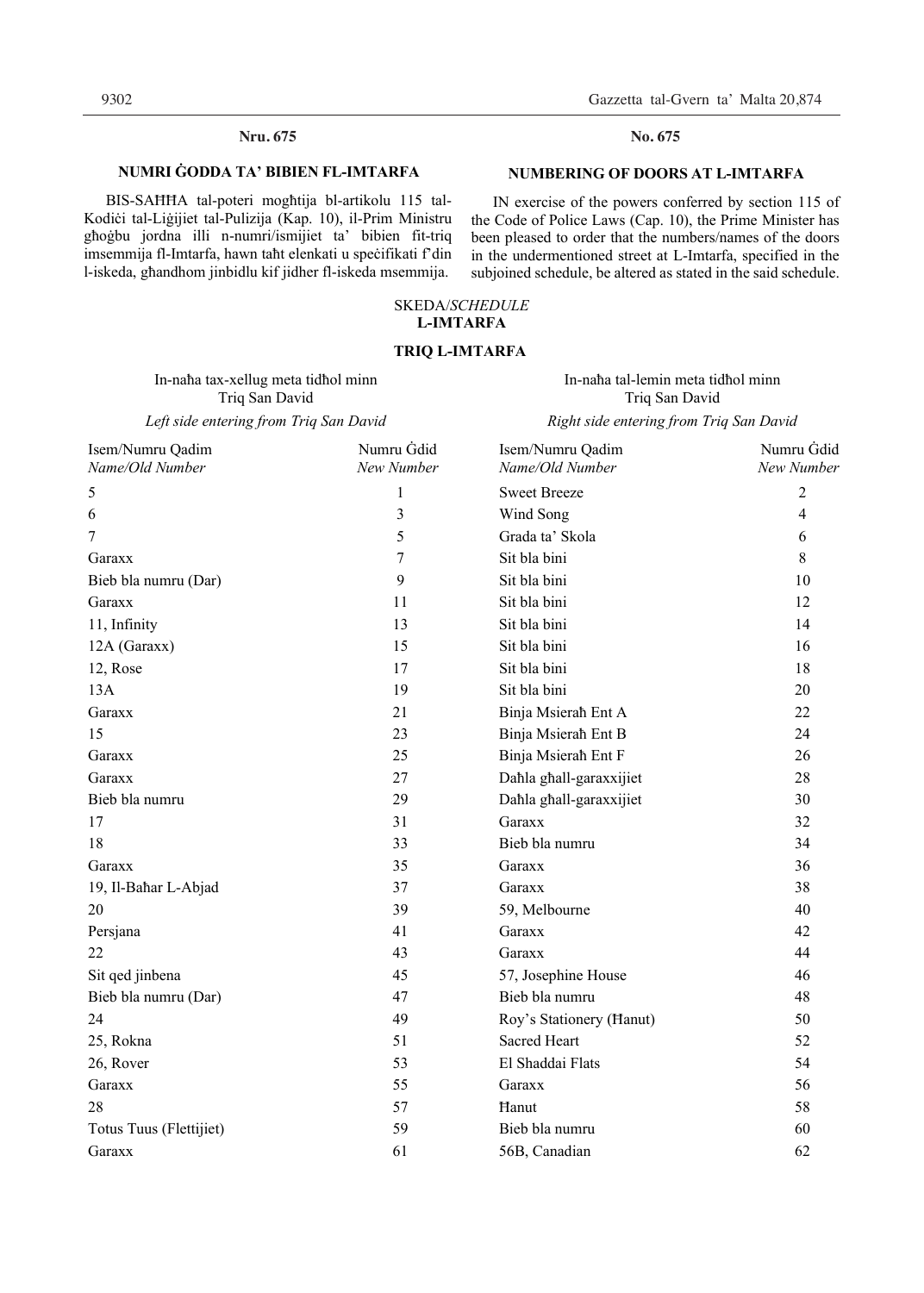Garaxx 155

| Isem/Numru Qadim<br>Name/Old Number | Numru Gdid<br>New Number | Isem/Numru Qadim<br>Name/Old Number | Numru Gdid<br>New Number |
|-------------------------------------|--------------------------|-------------------------------------|--------------------------|
| 32, Astoria                         | 63                       | Bieb bla numru                      | 64                       |
| 33, Marpaul                         | 65                       | Garaxx                              | 66                       |
| Garaxx                              | 67                       | Angelo's Store                      | 68                       |
| Bieb bla numru                      | 69                       | 56A                                 | 70                       |
| 36                                  | 71                       | 55 (Garaxx)                         | 72                       |
| 37A, Santa Marija                   | 73                       | 54 (Garaxx)                         | 74                       |
| Garaxx                              | 75                       | 53A, Belt il-Gmiel                  | 76                       |
| Garaxx                              | 77                       | Dahla ghall-garaxxijiet             | 78                       |
| 37B, El Sueno                       | 79                       | Bieb bla numru                      | 80                       |
| 38                                  | 81                       | Bieb bla numru                      | 82                       |
| Garaxx                              | 83                       | Garaxx                              | 84                       |
| 39, D View                          | 85                       | Garaxx                              | 86                       |
| 40, Mirabilis                       | 87                       | Frans and Lucy House                | 88                       |
| Grada                               | 89                       | Hanut                               | 90                       |
| Garaxx                              | 91                       | 53                                  | 92                       |
| Dahla ghall-garaxxijiet             | 93                       | 52 (Garaxx)                         | 94                       |
| 43, Mtarfa Heights                  | 95                       | Bondi House                         | 96                       |
| 44                                  | 97                       | Garaxx                              | 98                       |
| 45, Kenn Gużeppin                   | 99                       | Garaxx                              | 100                      |
| 46A, St Joseph                      | 101                      | Bieb bla numru                      | 102                      |
| 46                                  | 103                      | 18                                  | 104                      |
| Garaxx                              | 105                      | Lourdbert                           | 106                      |
| 47, St Joseph Court                 | 107                      | Garaxx                              | 108                      |
| Dahla ghall-garaxxijiet             | 109                      | Valley View (Flettijiet)            | 110                      |
| 48                                  | 111                      | Garaxx                              | 112                      |
| 48B                                 | 113                      | Garaxx                              | 114                      |
| Garaxx                              | 115                      | Garaxx                              | 116                      |
| 49                                  | 117                      | Garaxx                              | 118                      |
| 50A (Flettijiet)                    | 119                      | Garaxx                              | 120                      |
| Hanut                               | 121                      | Garaxx                              | 122                      |
| Meat Market (Hanut)                 | 123                      | Mayflower                           | 124                      |
| 50D (Flettijiet)                    | 125                      | Arcadia                             | 126                      |
| Sit bla bini                        | 127                      | Garaxx                              | 128                      |
| Sit bla bini                        | 129                      |                                     |                          |
| Sit bla bini                        | 131                      |                                     |                          |
| Il-Harruba                          | 133                      |                                     |                          |
| Gloriosa                            | 135                      |                                     |                          |
| Garaxx                              | 137                      |                                     |                          |
| Garaxx                              | 139                      |                                     |                          |
| 51A                                 | 141                      |                                     |                          |
| Bieb bla numru                      | 143                      |                                     |                          |
| Xantophyl                           | 145                      |                                     |                          |
| Garaxx                              | 147                      |                                     |                          |
| Tramonto / Redentur                 | 149                      |                                     |                          |
| Garaxx                              | 151                      |                                     |                          |
| Garaxx                              | 153                      |                                     |                          |
|                                     |                          |                                     |                          |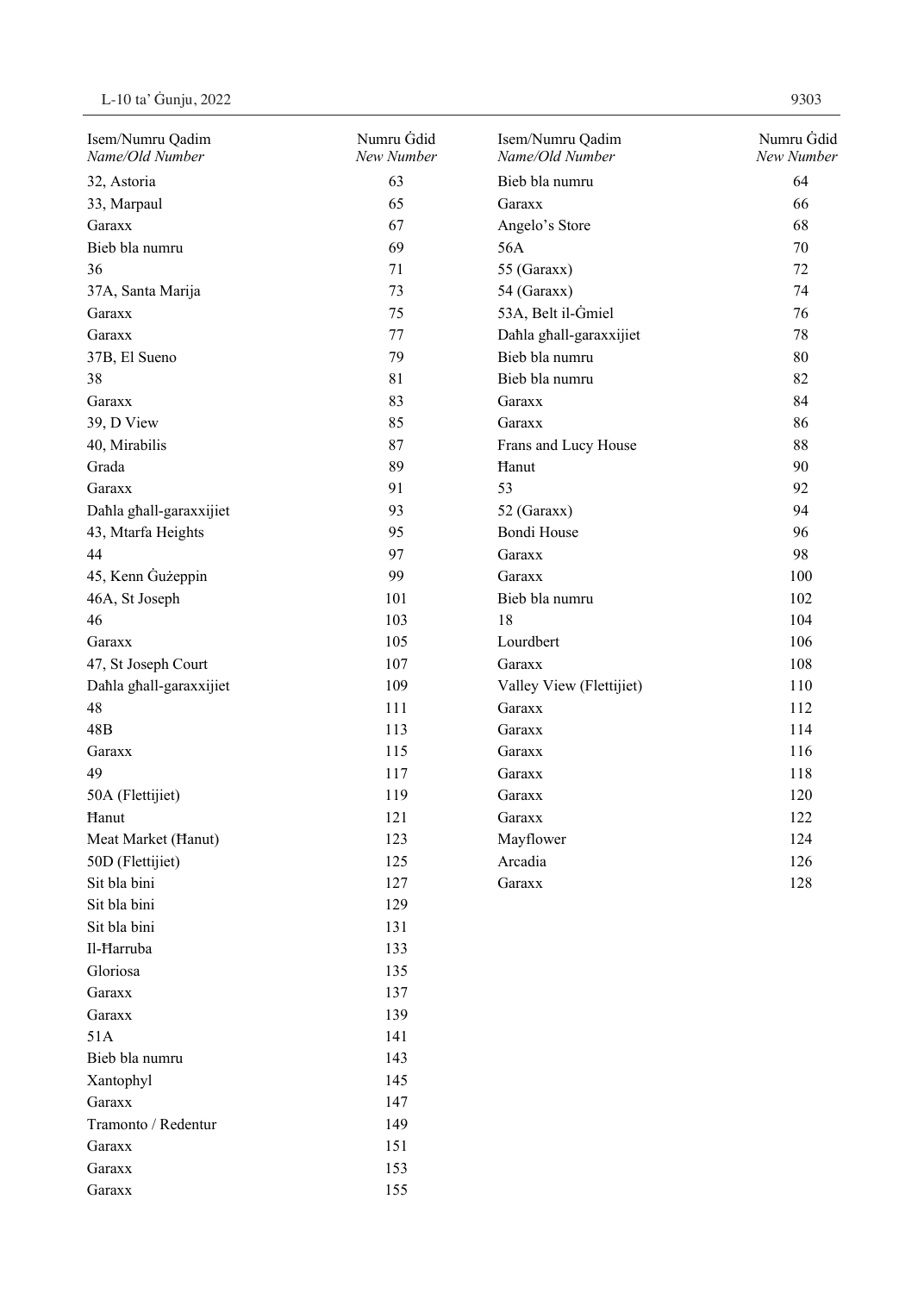| Isem/Numru Qadim           | Numru Gdid | Isem/Numru Qadim | Numru Gdid |
|----------------------------|------------|------------------|------------|
| Name/Old Number            | New Number | Name/Old Number  | New Number |
| Ta' Dora                   | 157        |                  |            |
| Sit bla bini               | 159        |                  |            |
| Sit bla bini               | 161        |                  |            |
| Sit bla bini               | 163        |                  |            |
| Sit bla bini               | 165        |                  |            |
| Sit bla bini               | 167        |                  |            |
| Garaxx                     | 169        |                  |            |
| 52A, Ta' Gorg (Flettijiet) | 171        |                  |            |
| 52B, Ta' Gorg (Flettijiet) | 173        |                  |            |
| Dahla ghall-garaxxijiet    | 175        |                  |            |
| Dahla ghall-garaxxijiet    | 177        |                  |            |
| Medina View A (Flettijiet) | 179        |                  |            |
| Medina View B (Flettijiet) | 181        |                  |            |
| Bieb bla numru             | 183        |                  |            |
| Garaxx                     | 185        |                  |            |
| Grada                      | 187        |                  |            |
| Villa Madonnina            | 189        |                  |            |
| Il-Gardin                  | 191        |                  |            |

L-10 ta' Ġunju, 2022 10th June, 2022 L-10 ta' Ġunju, 2022 10th June, 2022

#### **NUMRI ĠODDA TA' BIBIEN F'SAN PAWL IL-BAĦAR**

 BIS-SAĦĦA tal-poteri mogħtija bl-artikolu 115 tal-Kodiċi tal-Liġijiet tal-Pulizija (Kap. 10), il-Prim Ministru għoġbu jordna illi n-numri/ismijiet ta' bibien fit-triq imsemmija f'San Pawl il-Baħar, hawn taħt elenkati u speċifikati f'din l-iskeda, għandhom jinbidlu kif jidher fliskeda msemmija.

#### **Nru. 676 No. 676 No.**

#### **NUMBERING OF DOORS AT SAN PAWL IL-BAĦAR**

 IN exercise of the powers conferred by section 115 of the Code of Police Laws (Cap. 10), the Prime Minister has been pleased to order that the numbers/names of the doors in the undermentioned street at San Pawl il-Baħar, specified in the subjoined schedule, be altered as stated in the said schedule.

#### SKEDA/*SCHEDULE*  **SAN PAWL IL-BAĦAR TRIQ GĦAJN RASUL**

In-naħa tax-xellug meta tidħol minn Trejqet Patri Ġwann F. Grima

Left side entering from Trejqet Patri Ġwann F. Grima Right side entering from Trejqet Patri Ġwann F. Grima

## In-naħa tal-lemin meta tidħol minn Trejqet Patri Ġwann F. Grima

| Isem/Numru Qadim<br>Name/Old Number | Numru Gdid<br>New Number | Isem/Numru Qadim<br>Name/Old Number | Numru Gdid<br>New Number |
|-------------------------------------|--------------------------|-------------------------------------|--------------------------|
| San Frangisk                        |                          | 77                                  |                          |
| Bieb bla numru (Flettijiet)         |                          | Garaxx                              |                          |
| Gena                                |                          | 75, St Joseph Flats                 | b                        |
| Garaxx                              |                          | 74                                  | 8                        |
| Joel                                | 9                        | Bieb bla numru (Dar)                | 10                       |
| Camelia                             | 11                       | Bieb bla numru (Dar)                | 12                       |
| Garaxx                              | 13                       |                                     |                          |
| 18, Flora                           | 15                       |                                     |                          |
| Garaxx                              | 17                       |                                     |                          |
| 20                                  | 19                       |                                     |                          |
| Garaxx                              | 21                       |                                     |                          |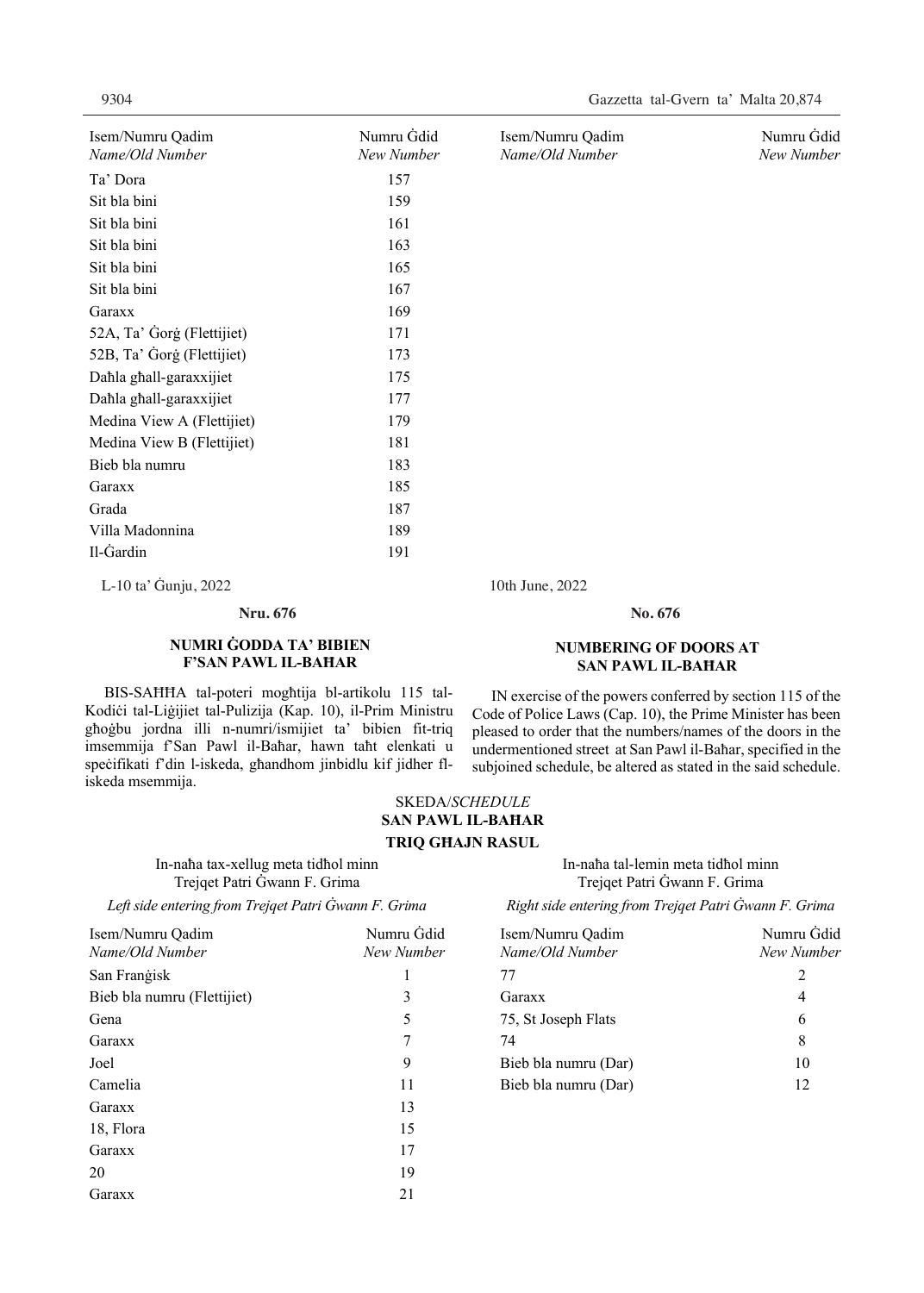| Isem/Numru Qadim<br>Name/Old Number | Numru Gdid<br>New Number | Isem/Numru Qadim<br>Name/Old Number | Numru Gdid<br>New Number |
|-------------------------------------|--------------------------|-------------------------------------|--------------------------|
| 23                                  | 23                       |                                     |                          |
| Garaxx                              | 25                       |                                     |                          |
| 24, Seastar                         | 27                       |                                     |                          |
| 25                                  | 29                       |                                     |                          |
| 26, Fontaine Suites                 | 31                       |                                     |                          |
| 27 (Flettijiet)                     | 33                       |                                     |                          |
| Garaxx                              | 35                       |                                     |                          |
| 26, Mare Amore (Flettijiet)         | 37                       |                                     |                          |
| Dahla ghall-garaxxijiet             | 39                       |                                     |                          |
| 34                                  | 41                       |                                     |                          |
| 35                                  | 43                       |                                     |                          |
| 36                                  | 45                       |                                     |                          |
| 37                                  | 47                       |                                     |                          |
| Sea Breeze (Flettijiet)             | 49                       |                                     |                          |
| Garaxx                              | 51                       |                                     |                          |
| 39, Cor Jesù (Flettijet)            | 53                       |                                     |                          |
| 41                                  | 55                       |                                     |                          |
| Bieb bla numru (Dar)                | 57                       |                                     |                          |
|                                     |                          |                                     |                          |
| Gliding View (Flettijiet)           | 59                       |                                     |                          |
| Garaxx                              | 61                       |                                     |                          |
| 44, Point De Vue                    | 63                       |                                     |                          |
| 45, Belle View                      | 65                       |                                     |                          |
| St George's                         | 67                       |                                     |                          |
| St Joseph Flats                     | 69                       |                                     |                          |
| 48, St Albert                       | 71                       |                                     |                          |
| 49, St Agatha House                 | 73                       |                                     |                          |
| Garaxx                              | 75                       |                                     |                          |
| Dahla ghall-garaxxijiet             | $77\,$                   |                                     |                          |
| The Pearl                           | 79                       |                                     |                          |
| Garaxx                              | 81                       |                                     |                          |
| Garaxx                              | 83                       |                                     |                          |
| 56                                  | 85                       |                                     |                          |
| 57 (Flettijiet)                     | 87                       |                                     |                          |
| Garaxx                              | 89                       |                                     |                          |
| 58                                  | 91                       |                                     |                          |
| 59                                  | 93                       |                                     |                          |
| 60                                  | 95                       |                                     |                          |
| 66, St Anthony                      | 97                       |                                     |                          |
| 67, St Joseph                       | 99                       |                                     |                          |
| Bieb imbarrat                       | 101                      |                                     |                          |
| Bieb imbarrat                       | 103                      |                                     |                          |
| $70\,$                              | 105                      |                                     |                          |
| 71                                  | 107                      |                                     |                          |
| $72\,$                              | 109                      |                                     |                          |
| 73                                  | 111                      |                                     |                          |
| Garaxx                              | 113                      |                                     |                          |
| L-10 ta' Gunju, 2022                |                          | 10th June, 2022                     |                          |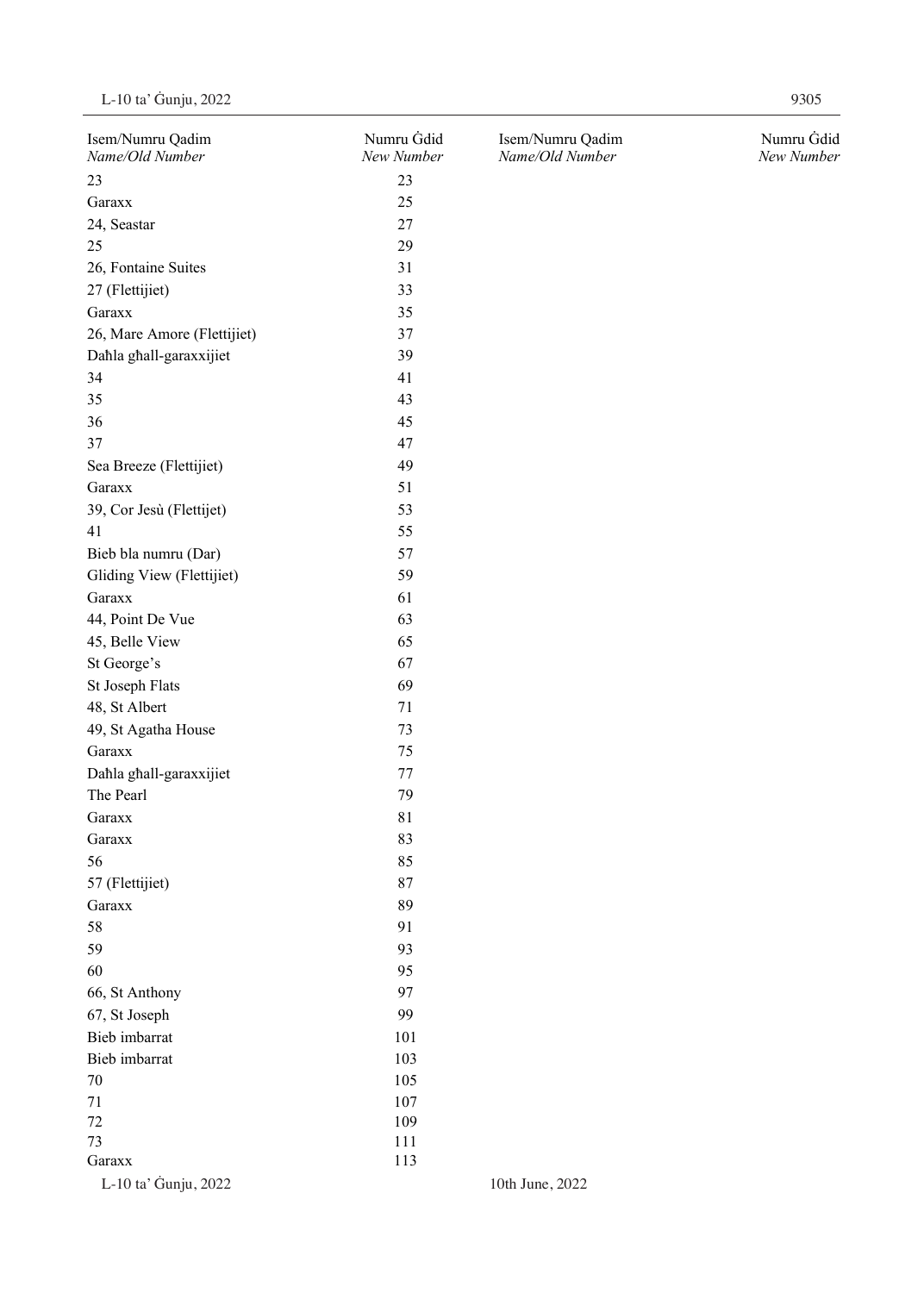#### **Nru. 677 No. 677**

#### **NUMRI ĠODDA TA' BIBIEN F'BIRKIRKARA**

#### **Emendi**

B'RIFERENZA għan-Notifikazzjoni tal-Gvern Nru. 231 tal-20 ta' Marzu, 2000, taħt it-titlu 'Numri ġodda ta' bibien f'Birkirkara', għandhom isiru dawn l-emendi kif indikati b'tipi **grassi**.

#### No. 677

#### **NUMBERING OF DOORS AT BIRKIRKARA**

#### **Amendments**

WITH reference to Government Notice No. 231 dated 20th March, 2000, under the title 'Renumbering of doors at Birkirkara', the following amendments in **bold** should be made.

#### **BIRKIRKARA**

#### **10. TRIQ IL-BWIERAQ**

| In-naha tax-xellug meta tidhol minn<br>Triq in-Naxxar<br>Left side entering from Triq in-Naxxar |                          | In-naha tal-lemin meta tidhol minn<br>Triq in-Naxxar<br>Right side entering from Triq in-Naxxar |                          |
|-------------------------------------------------------------------------------------------------|--------------------------|-------------------------------------------------------------------------------------------------|--------------------------|
|                                                                                                 |                          |                                                                                                 |                          |
| 190                                                                                             | 159                      |                                                                                                 |                          |
| Garaxx                                                                                          | 161                      |                                                                                                 |                          |
| 188, Josdor                                                                                     | 163                      |                                                                                                 |                          |
| Garaxx                                                                                          | 165                      |                                                                                                 |                          |
| 184, Isola Delsol                                                                               | 167                      |                                                                                                 |                          |
|                                                                                                 |                          | ghandhom jinqraw<br>should read                                                                 |                          |
| Isem/Numru Qadim<br>Name/Old Number                                                             | Numru gdid<br>New Number | Isem/Numru Qadim<br>Name/Old Number                                                             | Numru gdid<br>New Number |
| 159                                                                                             | 159                      |                                                                                                 |                          |
| $161$ (Garaxx)                                                                                  | 161                      |                                                                                                 |                          |
| Dahla ghall-garaxxijiet                                                                         | 163                      |                                                                                                 |                          |

L-10 ta' Ġunju, 2022 10th June, 2022 L-10 ta' Ġunju, 2022 10th June, 2022

**165B, The Bike Shed 163A Max Apartments 165**  167, Isola Del Sol 167

#### **NUMRI ĠODDA TA' BIBIEN F'ĦAL TARXIEN**

#### **Emendi**

B'RIFERENZA għan-Notifikazzjoni tal-Gvern Nru. 831 tal-14 ta' Settembru, 2007, taħt it-titlu 'Numri ġodda ta' bibien fil-Fgura', għandhom isiru dawn l-emendi kif indikati b'tipi **grassi**.

#### **Nru. 678 No. 678** No. 678

#### **NUMBERING OF DOORS AT ĦAL TARXIEN**

#### **Amendments**

WITH reference to Government Notice No. 831 dated 14th September, 2007, under the title 'Renumbering of doors at Il-Fgura', the following amendments in **bold** should be made.

#### **ĦAL TARXIEN**

#### **1. TRIQ SAN TUMAS**

In-naħa tax-xellug meta tidħol minn In-naħa tal-lemin meta tidħol minn

Left side entering from Triq il-Merħba, Il-Fgura

| Isem/Numru Qadim | Numru   |
|------------------|---------|
| Name/Old Number  | New Nui |

# Triq il-Merħba, Il-Fgura Triq il-Merħba, Il-Fgura Triq il-Merħba, Il-Fgura

| Left side entering from Triq il-Merhba, Il-Fgura |            | Right side entering from Triq il-Pellikani, Hal Tarxien |            |
|--------------------------------------------------|------------|---------------------------------------------------------|------------|
| Isem/Numru Oadim                                 | Numru gdid | Isem/Numru Oadim                                        | Numru gdid |
| Name/Old Number                                  | New Number | Name/Old Number                                         | New Number |
|                                                  |            | Agenzija tal-bini                                       | 404        |
|                                                  |            | Sit bla bini                                            | 406        |
|                                                  |            | Sit bla bini                                            | 408        |